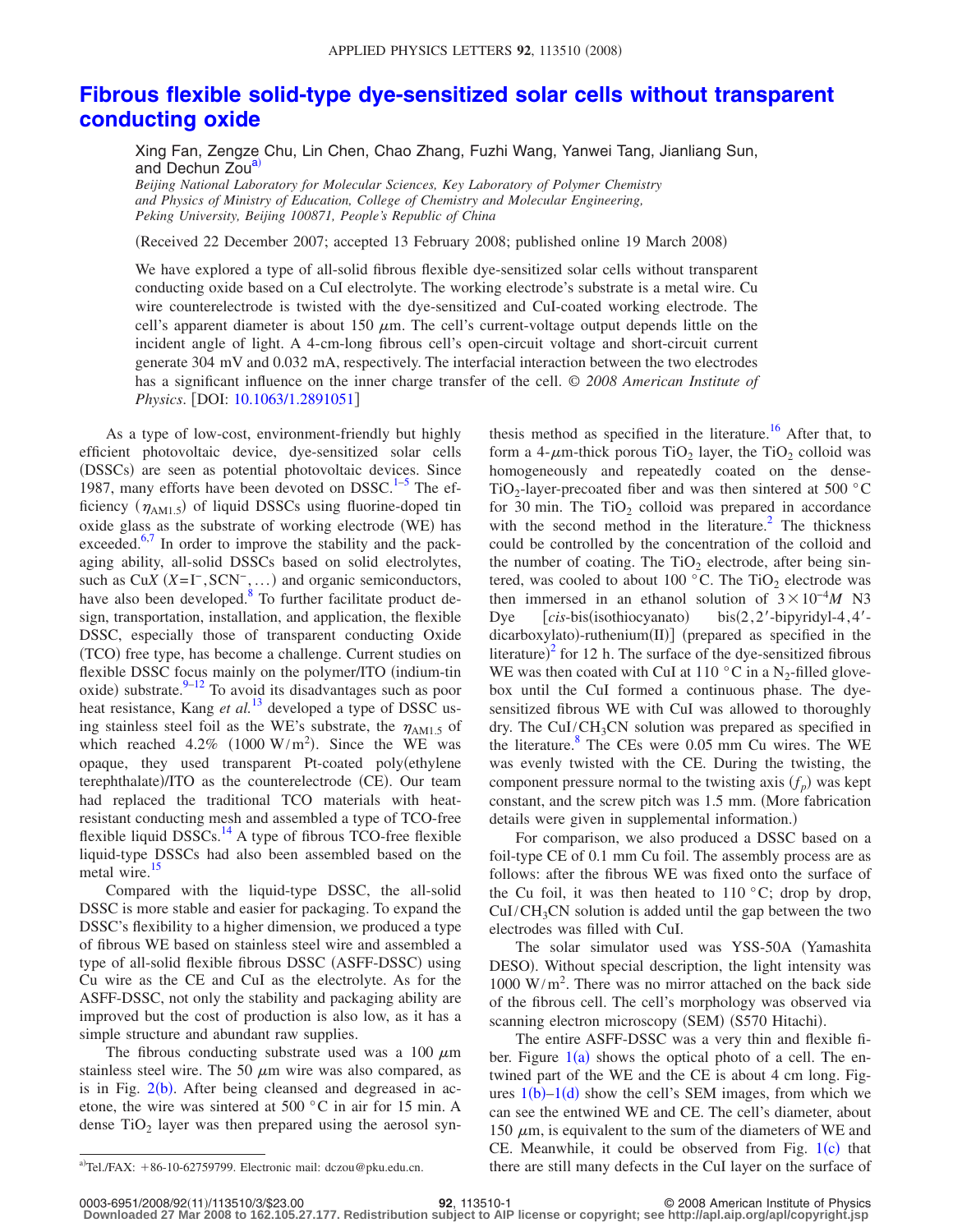<span id="page-1-1"></span>

FIG. 1. (Color online) (a) Optical photo of an ASFF-DSSC. (b) SEM image of an ASFF-DSSC. [(c) and (d)] Top and sectional views of the fibrous WE.

the WE. This resulted from the nature of the solid electrolyte and the current on-wire coating technique. The cell would be improved if the carrier mobility, specifically along the electrode's surface, is enhanced.

The interfacial interaction of the electrodes greatly influenced the interfacial carrier transfer. While excessive interfacial pressure could increase the chance of electron-hole recombination, or even short circuit, very low interfacial pressure cannot ensure enough ohm contact. As shown in Fig.  $2(a)$  $2(a)$ , the cells of different interfacial pressure states performed differently. When the interfacial pressure went too

low, the open-circuit voltage (V<sub>oc</sub>) produced was large, but the short-circuit current  $(I_{\rm sc})$  and fill factor (FF) of the cell were low. When the interfacial pressure is set too high,  $V_{\text{oc}}$ and  $I_{\rm sc}$  would be both evidently reduced. The WE's diameter did not have any significant influence on the cell's performance compared to other factors, such as the electrode's interfacial interaction. As is shown in Fig.  $2(b)$  $2(b)$ , after proper optimization, the  $I_{\rm sc}$ -to-diameter ratio of cells with thinner WEs did not change significantly, and the  $V_{\text{oc}}$  was also similar.

Through preliminary optimization, a 4-cm-long ASFF-DSSC yielded a result of  $V_{\text{oc}} = 304$  mV,  $I_{\text{sc}} = 0.032$  mA, and  $FF = 0.265$  (AM1.5, 1000 W/m<sup>2</sup>), as shown in curve (i) in Fig.  $3(a)$  $3(a)$ . As for its special structure, the exact illumination area is hard to define. Assuming we set the cell's length at 4 cm and the width at 0.015 cm, the apparent photocurrent density is  $0.53 \text{ mA/cm}^2$ . Even without any packaging, the cell's max efficiency did not falter after it was stored in dry atmosphere for 500 h, as shown in curve iii in Fig.  $3(a)$  $3(a)$ . Compared with the liquid-type fibrous DSSCs, the ASFF-DSSC's stability was obviously improved.

A solid-state DSSC on a Cu foil was assembled using the same electrolyte and fibrous WE. The cell's structure and the working curve are shown in Fig. [3.](#page-2-11) With current assembling techniques, due to better Ohm contact and less interfacial defects, a foil-type-CE cell obtained a preliminary result of  $V_{\text{oc}} = 388 \text{ mV}$ ,  $I_{\text{sc}} = 0.069 \text{ mA}$ , and FF= 0.469 under the same testing conditions. The preliminary study showed that on the electrode's interface of the fibrous DSSC, there are still many things to do in order to improve the efficiency.

Due to the symmetric twisting structure between electrodes in ASFF-DSSC, the cell's illumination state would still be the same whether the incident light came from any direction normal to the twisting axes. The fibrous cell's performance had lower dependence on the light's incident angle as compared to the foil-type-CE cell, as shown in Fig.  $4(a)$  $4(a)$ . Moreover, by placing a mirror at the hind side of the fibrous cell to improve the illumination status on the hind side, the

<span id="page-1-0"></span>

FIG. 2. (Color online) (a) IV performance of cells at different  $f_p$  (dash lines, 0.07 N; open triangle, 0.04 N; closed circle, 0.02 N); (b) IV performance of cells using WE of different diameters (dash lines 0.05 mm; closed square, 0.1 mm).